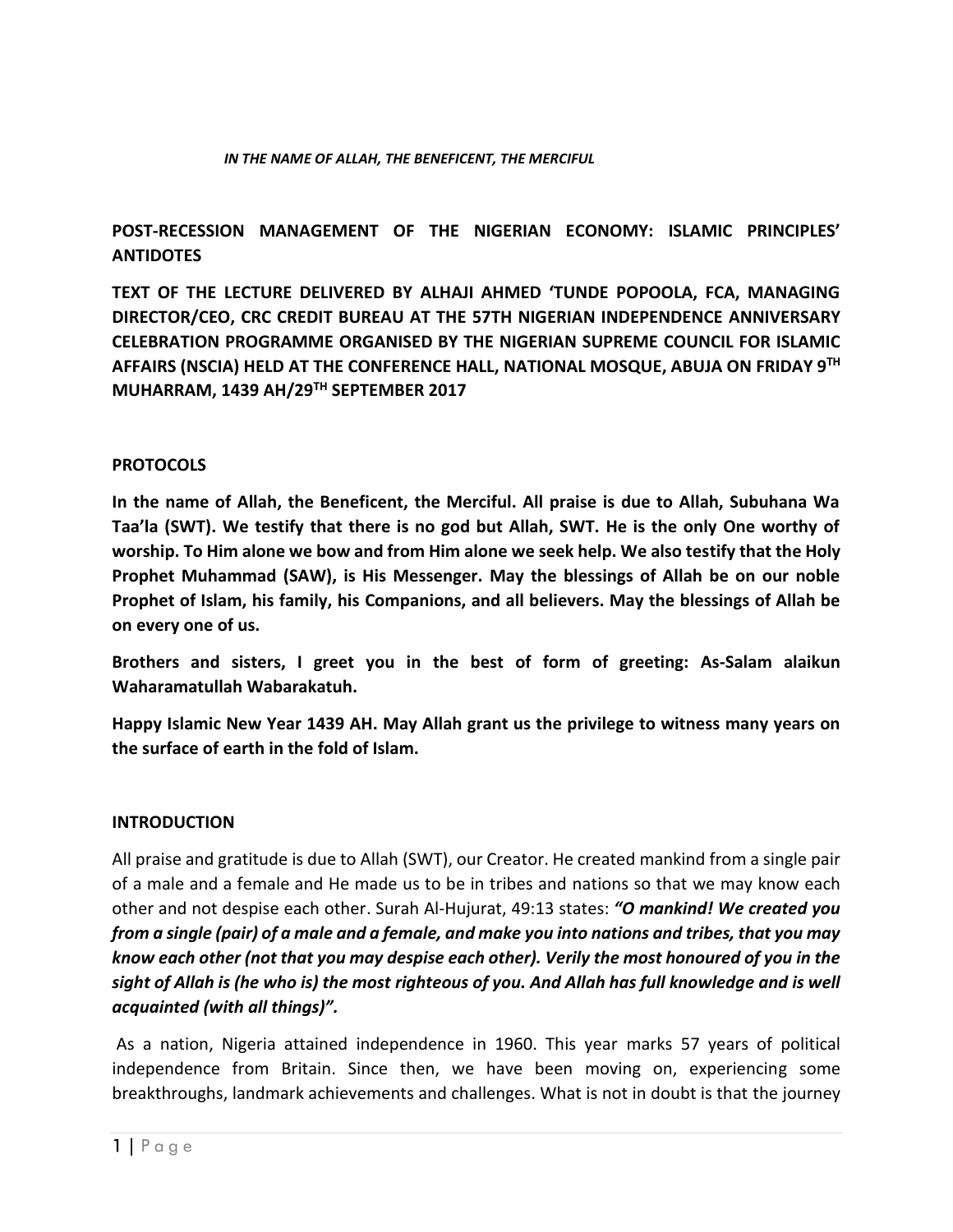has not been smooth. But overall, I believe that our cup is half-full, not half-empty. *Alhamdulillah robili alamina.* I therefore will like to start this presentation by congratulating all of us for yet another Independence Day celebrations.

A celebration of this nature provides us with the opportunity to reflect, review and re-assess our journey and to possibly set a new direction for ourselves. This is an auspicious time when we are just exiting recession. The theme of our discussion here today – Post-Recession Management of the Nigerian Economy: Islamic Principles' Antidotes – is very relevant and apt. At 57, we remain a relatively young nation. However, when we compare ourselves with our contemporaries, my opinion is that we ought to have done better for ourselves. As a student of economics and finance, my major barometer for measuring performance is the level of economic progress that we have made since 1960. This will not be out of place. The constitution of the Federal Republic of Nigeria states that the security and welfare of the citizens shall be the primary purpose of government (Section 14(2)). Welfare can be measured by the level of prosperity of a country and the prosperity of the individuals in it. The Constitution of the Federal Republic of Nigeria provides for specific economic objectives to be attained, as clearly spelt out in Sections 16(1), 16(2).

According to Section 16(1) of the constitution:

"The State shall, within the context of the ideals and objectives for which provisions are made in this Constitution.

- a) Harness the resources of the nation and promote national prosperity and an efficient, a dynamic and self-reliant economy;
- b) Control the national economy in such a manner as to secure the maximum welfare, freedom and happiness of every citizen on the basis of social justice and equality of status and opportunity;
- c) Without prejudice to its right to operate or participate in areas of the economy, other than the major sectors of the economy, manage and operate the major sectors of the economy;
- d) Without prejudice to the right of any person to participate in areas of the economy within the major sector of the economy, protect rights of every citizen to engage in any economic activities outside the major sectors of the economy.

Section 16(2) states that the State shall direct its policy towards ensuring:

- a. The promotion of a planned and balanced economic development
- b. That the material resources of the nation are harnessed and distributed as best as possible to serve the common good
- c. That the economic system is not operated in such a manner as to permit the concentration of wealth or the means of production and exchange in the hands of few individuals or a group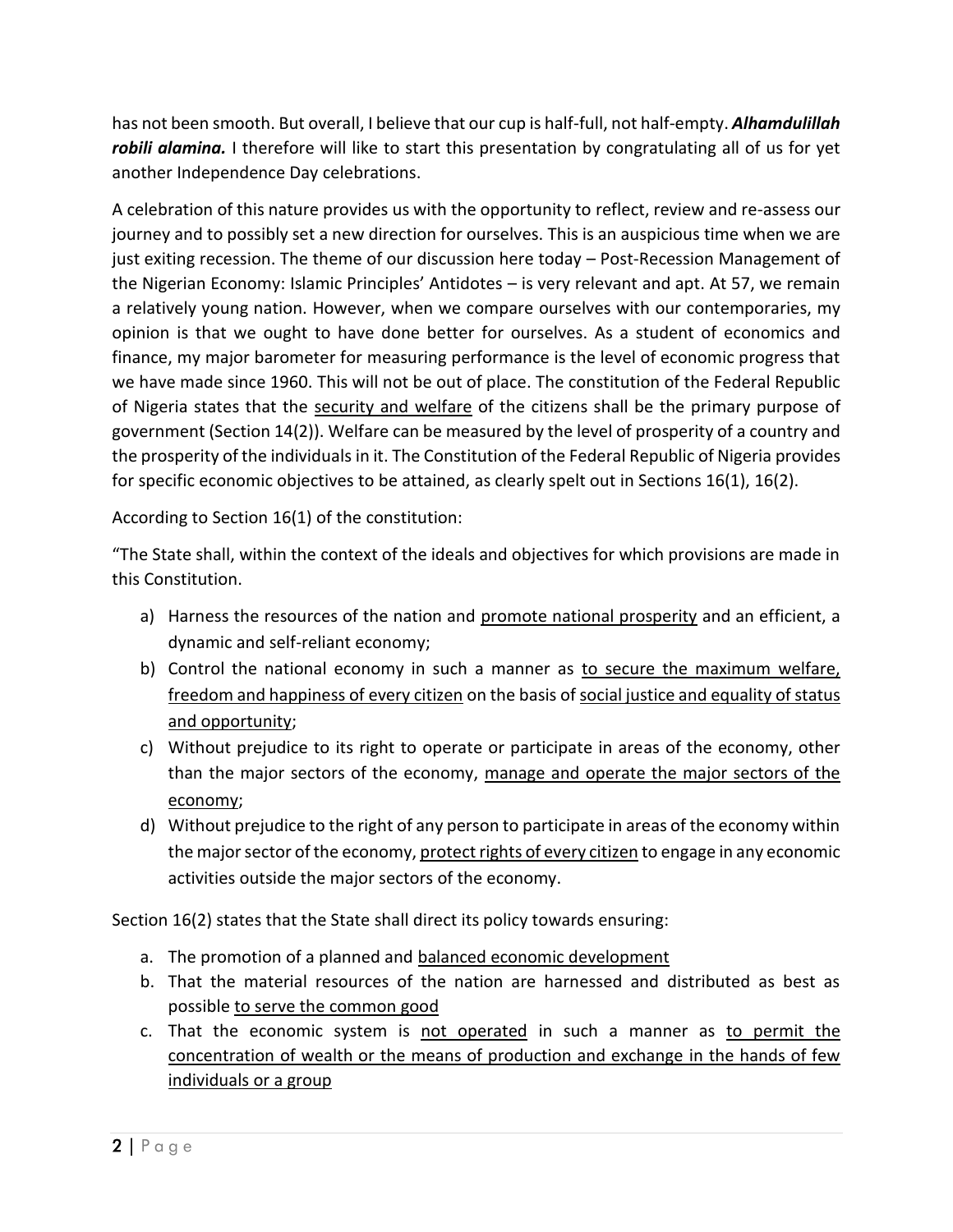d. That suitable and adequate shelter, suitable and adequate food, reasonable national minimum living wage, old age care and pensions, and unemployment, sick benefits and welfare of the disabled are provided for all citizens.

As we discuss the management of our economy, it will not be out of place to benchmark our performance against the objectives spelt out in our Constitution, though we know it's a journey. The statistics point to the fact that, given all the circumstances, we could do far better. I will give some examples from just four areas.

First, we have been unable to reduce poverty and achieve inclusive growth. In 1984, when I graduated from university, the world's poverty headcount ratio was 39%. It was the same rate of 39% in Nigeria with about 36 million Nigerians living below poverty line of \$2.00 per day. By 2013, the world poverty rate has declined significantly to 11%. However, Nigeria's position worsened to about 67% with more Nigerians, approximately 112 million people living below the poverty line, by 2016, according to the National Bureau of Statistics (NBS).

Though we experienced strong annual GDP growth rates of between 4 to 10 per cent between 2005 and 2015, leading to a significant growth in GDP from N37 trillion in 2005 to N69 trillion in 2014, before contraction set in in 2015, the growth did not represent or translate to prosperity for majority of Nigerians. There was a disconnect between growth, poverty reduction and human development. As the economy grew, more of our people relapsed into poverty. At a time when the economy was perceived to be strong and growing significantly, a warning came from the World Bank in its May 2013 Nigerian Economic Report that the number of Nigerians living in poverty was increasing too rapidly and that Nigeria's annual GDP growth rates of 6-8 per cent, as impressive as it looked then, was not capable nor sufficient to reduce poverty in the country. What kind of economic policies did we put in place that made more people worse off in a decade?

Secondly, we have an economic structure that was fundamentally defective with the economy growing without job creation. In the early 1980s, Nigeria started experiencing graduate unemployment. Today, after three decades, the phenomenon has escalated to embarrassing heights. Unemployment is very high, as the content of growth showed low employment elasticity with employment not keeping pace with growth expansion of labour force.

Thirdly, our economic policies widened inequality, fueled by massive corruption, rent seeking and high dependence on oil. In the United States, the top 1% own 35% of privately-owned wealth while the next 19% own about 50%, implying that about 20% of the US population own about 85% of private wealth. The good news is that the top 1% made their money from wealth creation through innovation and product development that impact lives and change the world; the 20% are entrepreneurs, managerial professionals, and small business owners. On the other hand, the top 1% of Nigerians control 80% of private wealth, leaving only 20% for the remaining 99%. But unlike in the US, the top wealthy 1% is made up of few entrepreneurs and managerial professionals but mostly politicians, top ex-military officials, and bureaucrats who were privileged to hold or to have held sensitive government positions. Most of the few entrepreneurs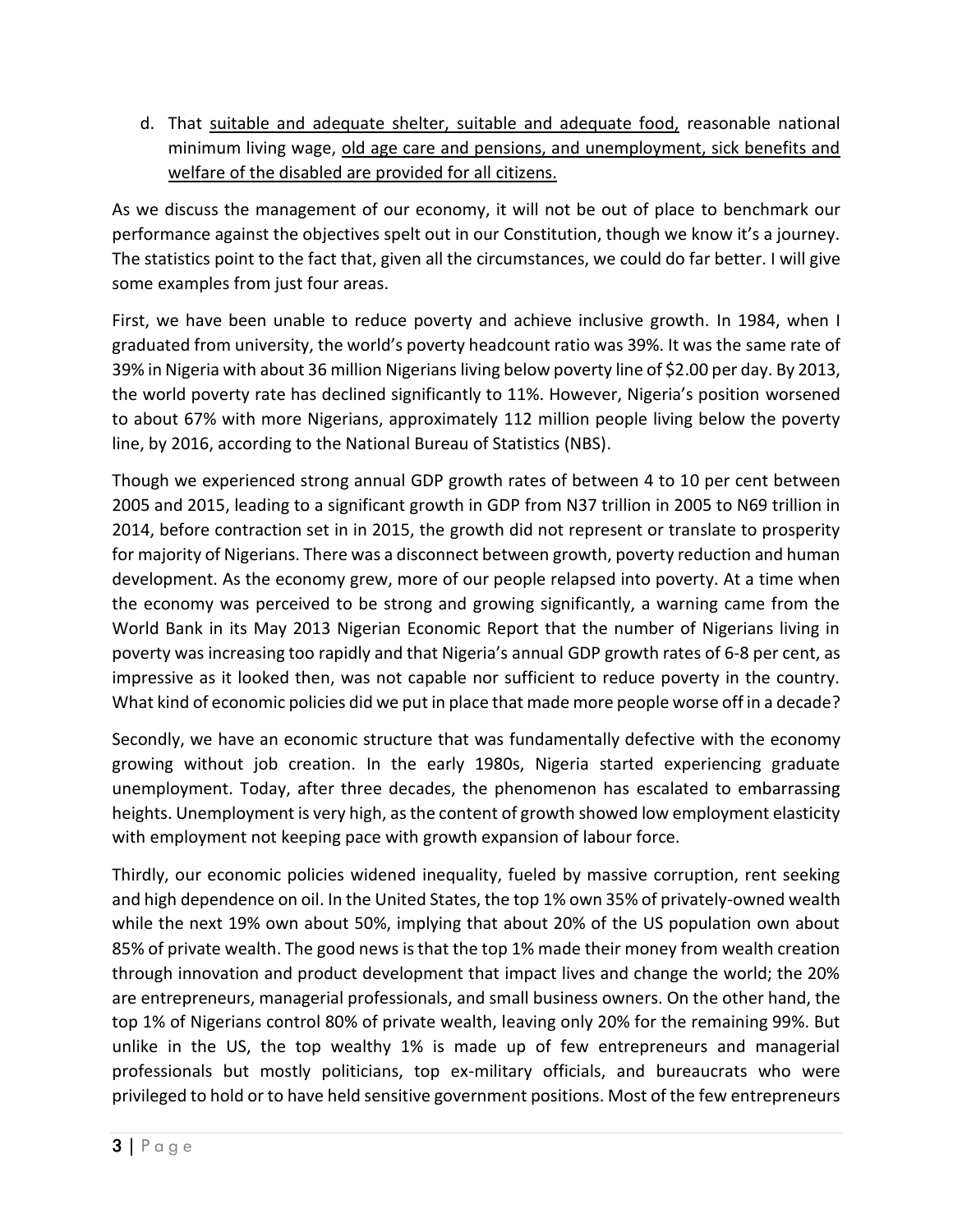among them also made their money through their association with government in power and not from serious wealth creation initiatives. Nigeria's income inequality at 0.49% is among the highest in the world. High inequality limits opportunity for poor people to benefit from growth.

Finally, though we embraced the rule of law through democratic form of government and free enterprise in our economic principles, doing business was and isstill faced with a lot of difficulties arising from low skills and capacity resulting in low productivity together with difficult business environment. Our ranking in the Human Development Index and the Ease of Doing Business also help to explain our poor performance. Nigerian ranked 152<sup>nd</sup> out of 188 economies in the 2017 Human Development Index (HDI) which is a composite statistics of life expectancy, education and per capital income indicators. Similarly, in the Ease of Doing Business, Nigeria ranked 169<sup>th</sup> out of 190 economies.

These indicators present statistics of Nigeria as a country with little progress before the recession in 2016. Majority of Nigerians did not feel nor benefitted in practical terms, from the GDP growth. Then recession came in 2016, making it much more difficult for us to experience the change we have all anticipated from a new government.

## **CHARACTERISITCS OF AN ECONOMY IN RECESSION: THE NIGERIA EXPERIENCE**

A country is said to have slipped into recession when the economy experiences contractions significantly for at least six consecutive months or two consecutive quarters. This implies a decline in some economic indicators such as the real GDP, income, employment, manufacturing and retail sales. A recession is bad because asset values shrink during the period.

Before this current experience, the last time Nigeria was in recession was about 30 years ago. That was in 1987 when the Gross Domestic Product (GDP) recorded consecutive negative growth of -0.51 per cent in the first quarter and -0.82 per cent in the second quarter. In 2016 up to first quarter of 2017, Nigerian economy witnessed negative growth in five consecutive quarters, namely: -0.36% in quarter one, -2.06% in the second quarter, -2.24% in quarter three and -1.30% in the fourth quarter, averaging a negative growth of -1.5% for the year 2016 and -0.91% in quarter 1, 2017.

Recessions do not happen overnight. The ominous signs are always there. During the recession of the 1980s, the signs of things to come were apparent since the early 1980s when the then federal government declared 'Austerity Measures'. The policy responses were the enactment of the Economic Stabilization (Temporary Provisional) Act, 1982 and the introduction of the Structural Adjustment Programme (SAP) in 1986. I was among the young graduates of that time and I remember that for the first time, Nigeria started talking about graduate unemployment. The Naira was devalued moving from N1.50: USD1.00 to N4.50: USD1.00.

The signs of the 2016 recession were also manifested in the preceding years. Real GDP growth declined from 6.3% in 2014 to 2.7% in 2015 and finally to a negative of -1.5% in 2016. Inflation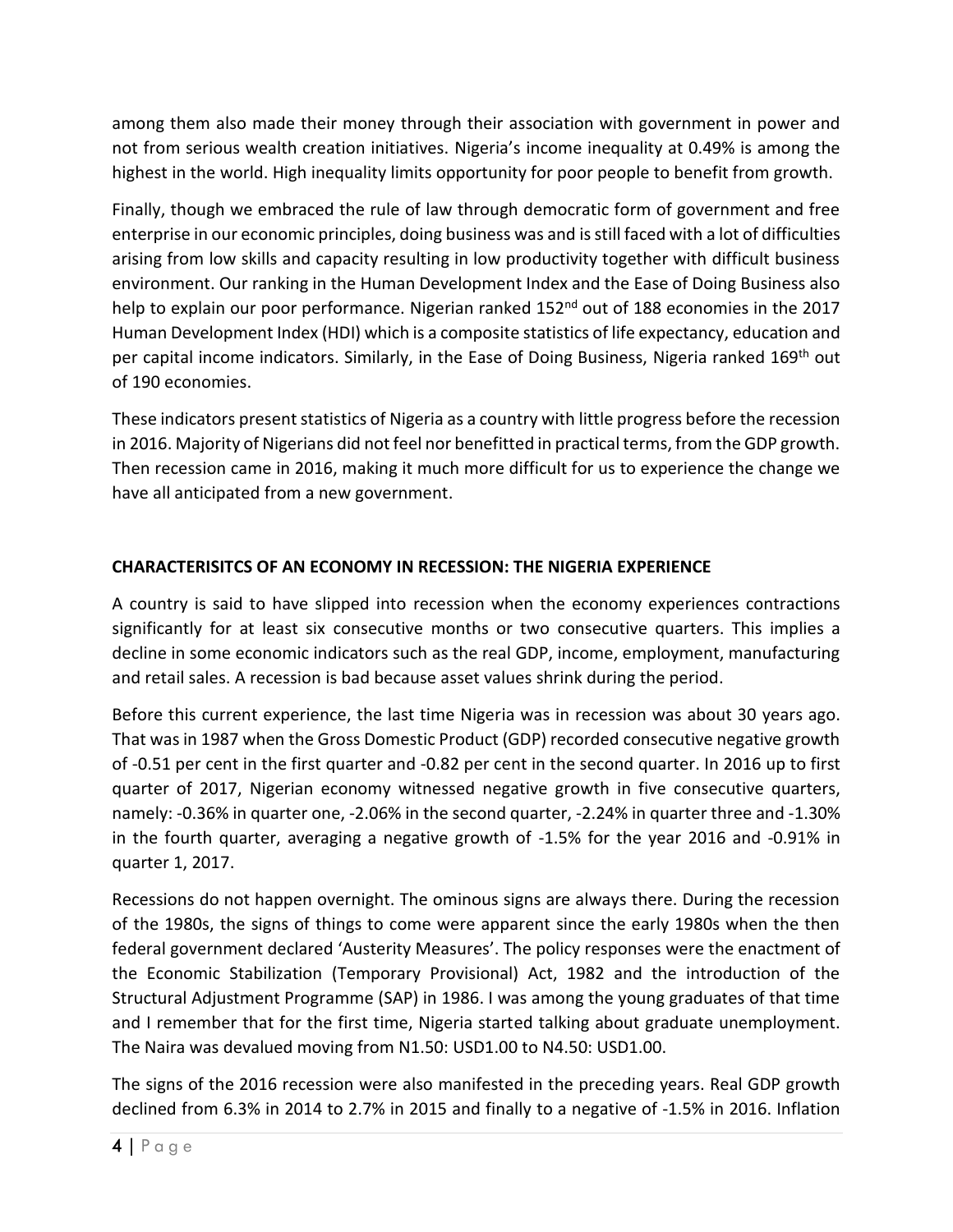rates almost doubled within two years, moving from a single digit of 8.06% in 2014 to 8.97% in 2015 and significantly to 15.6% in 2016. Official foreign exchange rate moved from N165: US\$1.00 to N197: US\$1.00 in 2015 and N305: US\$1.00 in 2016.

Just as it was in the 1980s, Nigeria again, this time, found itself in recession partly because of the challenge of earnings from oil. It is important to bring this picture out as it is the principal factor responsible for going into a recession. In the last few years, we have experienced significant shock in our economy. Oil revenue was USD\$8.9 billion in 2011, representing 80% of total revenue. But it started declining since then with the most significant impacts in 2015 to US\$3.8 billion US\$2.7 billion in 2016.

The significant simultaneous decline in daily crude oil output and price, robbed Nigeria of the growth rates we witnessed since 1999. And since we were unable to raise non-oil revenues during the period, the country faced huge budget financing constraints and foreign exchange volatility, putting pressure on our foreign exchange rate. This led to multiple exchange rates with creating confusion, arbitraging and corrupt practices.

Like any other recession, the effects soon became pervasive, spreading like wild fire. A recession is typically characterized by high unemployment, falling average incomes, increased inequality and high government borrowing. Apart from the apparent declines in foreign reserves and negative GDP growth, rising inflation and depreciation of the national currency, other issues manifest in forms of loss of jobs, closure of factories, and erosion of purchasing power, etc. Nigeria's situation has not been an exception to these. In fact, Nigeria's situation was aggravated by the fact that we had not saved during the ''time of plenty' neither had we built new infrastructure or adequately maintained existing ones. The recession manifested in stagflation (inflation accompanied with lack of economic growth), rising unemployment, foreign exchange scarcity, decline in purchasing power and rise in misery index.

Typically, an economy can experience crisis and recession due to both endogenous and exogenous factors. Recession can be a cyclical economic phenomenon. But the challenges that confronted Nigeria were much more than the consequences of recession. Recession was just the icing on the cake. The Nigerian state has suffered from serious inadequacies in the structure of its economy and the various fiscal and monetary policies in use, overtime. These include:

- 1. A monocultural economy with heavy reliance on oil revenues to all tiers of government.
- 2. Heavy dependence on imports while we hoped for a self-reliant economy.
- 3. Massive corruption through wanton looting of public treasury by those put in charge.
- 4. Significant level of inequality represented by increasing poverty rate even as the GDP grew over a ten-year period.
- 5. Rewarding a parasitic banking and indeed financial system whose phenomenal profitability and growth are at variance with the quality of life of the citizens.
- 6. Significant economic mismanagement that rewarded rent-seekers and punish hardworking entrepreneurs, professionals and public officers.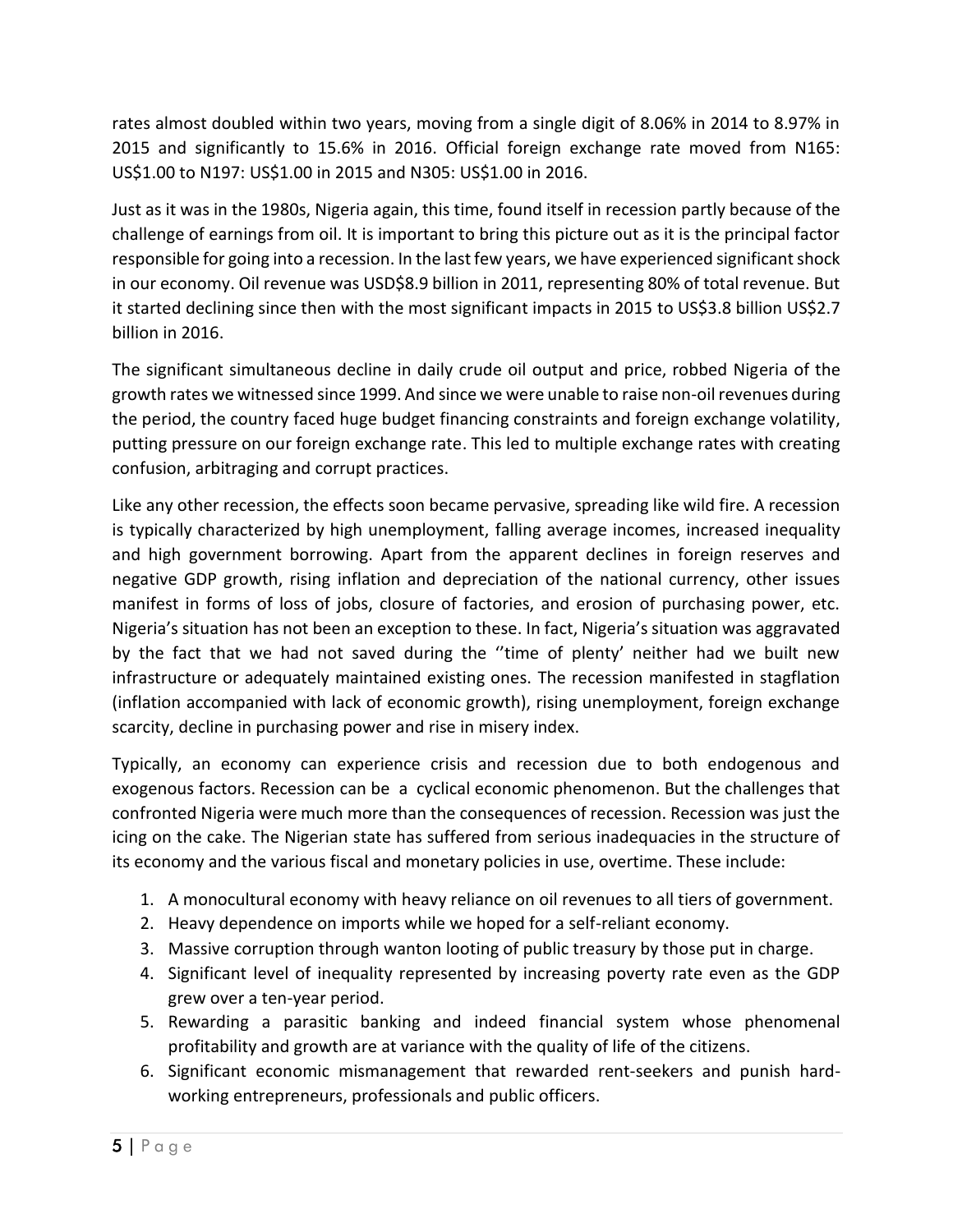- 7. Significant lopsidedness in fiscal and monetary policies that promoted financial exclusion rather than financial inclusion.
- 8. Infrastructural decay resulting from neglect, wrong priorities and fraudulent budgetary system.
- 9. A significant neglect or absence of social safety nets and social institutions that could have been used to bridge the gap of inequality by assuring access and minimum quality of life through quality education and sound health-care system.

### **OVERCOMING THE RECESSION AND GETTING SET FOR REAL GROWTH AND DEVELOPMENT**

Now that we are officially out of recession with a fragile GDP growth of 0.55% in quarter 2, 2017 we need to go back to address the building blocks of sustainable, inclusive and rapid economic growth and development. We need to get people out of poverty; we need to get people to work again by creating jobs. We need to increase and improve productivity. There is the need to mitigate foreign exchange shortfalls and stabilize the foreign exchange rate. We need to provide the required infrastructure and close the gap in infrastructure deficiency. Businesses need to get back to business. The economy requires to be stimulated. In other words, we need to set the agenda for inclusive growth and development.

Diversification of the economy as a solution has almost become a slogan by government after government, but most past governments did not surmount the political will to implement the very fantastic and laudable plans they always put together and unveil. Since my days as an undergraduate in Economics, we as a nation have always talked about structural imbalance, heavy dependence on oil, need to promote exports, import substitution strategy, export-led growth, etc. However, a review of our earnings and the composition of the sectoral contributions to the economy/national budget by revenues, reveals that the contribution from oil remain as high as ever.

Managing a post-recession economy requires taking bold and coherent fiscal and monetary policy measures and putting the right people at the helm of affairs. In the realization of this, and looking beyond the recession to fulfil their campaign promises, the Nigerian government has taken some significant and impactful policies and projects worth commending. First it launched the Economic Recovery and Growth Plan (ERGP) in April 2017, with a vision of sustained inclusive growth. The Plan's broad objectives are to restore growth, invest in people and build a globally competitive economy. The Plan identified five core principles upon which it is based, namely: focus on tackling constraints to growth; leverage on the power of the private sector; promote national cohesion and social inclusion; allow markets to function; and uphold core values. To give measurable meaning to the Plan, five key execution priorities were identified, namely: stabilizing the macroeconomic environment; achieving agriculture and food security; ensuring energy sufficiency (power and petroleum products); improving transportation infrastructure and driving industrialization through focus on small and medium scale enterprises.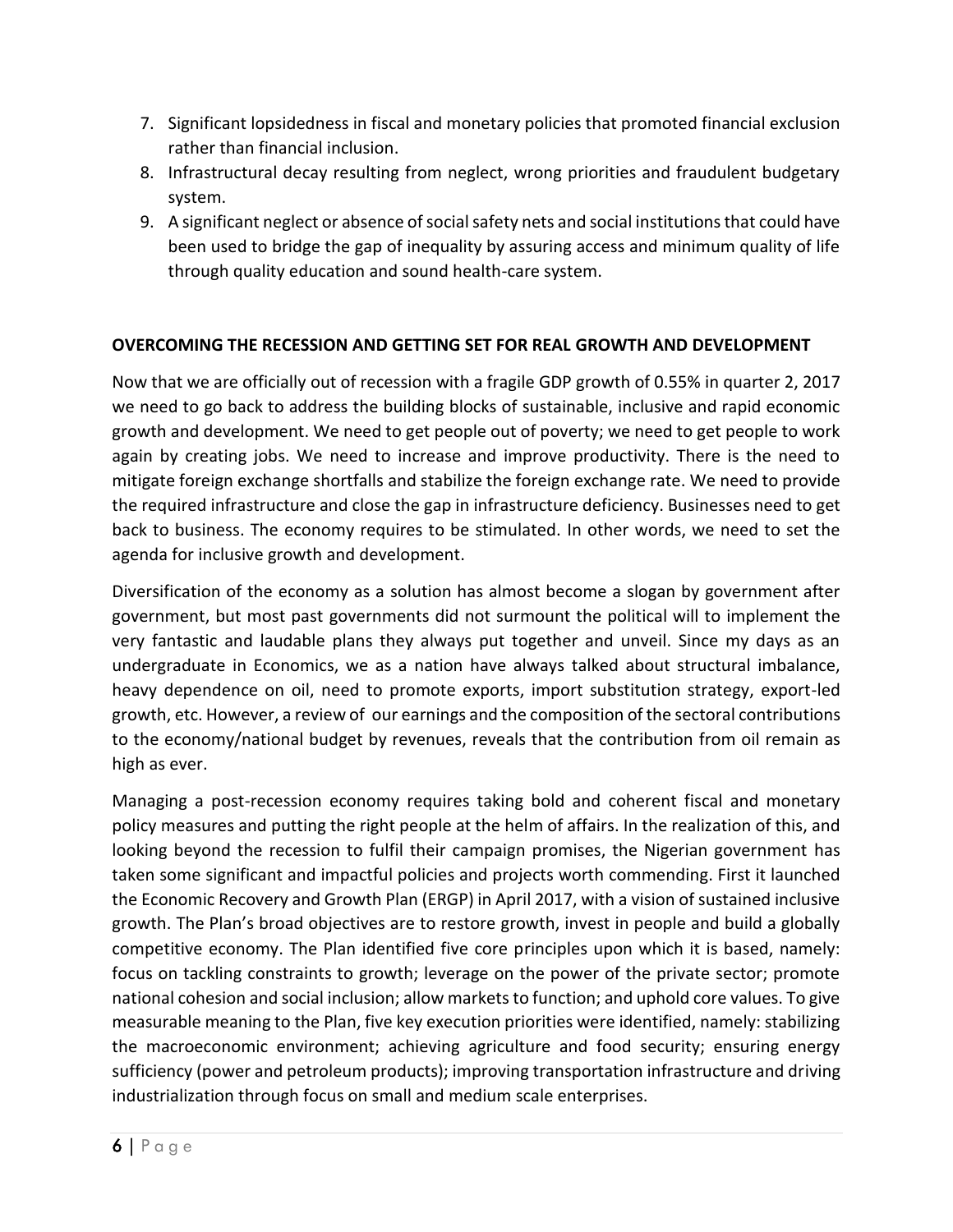It is clear that the ERGP identified the challenges we face and articulated clear strategies and milestones to put Nigeria on the path of sustained and inclusive growth.

It is a beautiful, well-articulated document. However, the achievement of its vision and objectives will depend on the political will to pursue its execution. I acknowledge that the implementation has started well. I can provide some insight from my own engagement with an aspect that concerns my industry, that is, access to credit. The setting up of the Presidential Enabling Business Environment Council (PEBEC) with clear deliverables and timelines is commendable. PEBEC has responsibility to achieve significant improvement in the ease of doing business in Nigeria.

The Council has designed measurable quick wins and is laying the foundation for improving Nigeria's ease of doing business ranking to under 100 by 2020 from the present 169<sup>th</sup> position out of the 189 economies surveyed in 2017. And significant results are expected.

### **ISLAMIC PRINCIPLES AND ECONOMIC DEVELOPMENT OF NIGERIA**

The ERGP is the blue-print of the present administration to address the fundamental challenges we face and put us on the path of sustainable growth and development. As the government formulates plans and policies to grow the economy on a path of inclusiveness and sustainability after the recession, there is a lot to adopt from Islamic economics and principles. The primary objectives of Islamic principles and economic system are equitable distribution of wealth and social justice. Islamic fiscal policy is used to achieve the objectives of economic stability, growth and acceptable distribution of wealth. Islam establishes a high degree of economic equality and conscious avoidance of wealth concentration. Secondly, since Islam prohibits payment of interest on loans, it implies that interest rate cannot be manipulated or become the instrument to achieve equilibrium in the money market. Islamic economic principles can help and they are worth considering in the following areas:

- a. Providing and funding public infrastructure
- b. Promoting free enterprise SMEs and agriculture
- c. Financial inclusion and social safety nets
- d. Tackling corruption.
- e. Human capital development.

# **A. Providing and Funding Public Infrastructure**

Economic literature has identified reflation through government spending and restoring production and consumption capacities to the private sector and households as the way out of recession. Governments have resorted to borrowing from the local and international financial institutions and multilateral agencies and governments. In the last four years, total government borrowings have increased from N8.5 trillion in 2013 to N14.06 trillion and US\$15.05 billion as at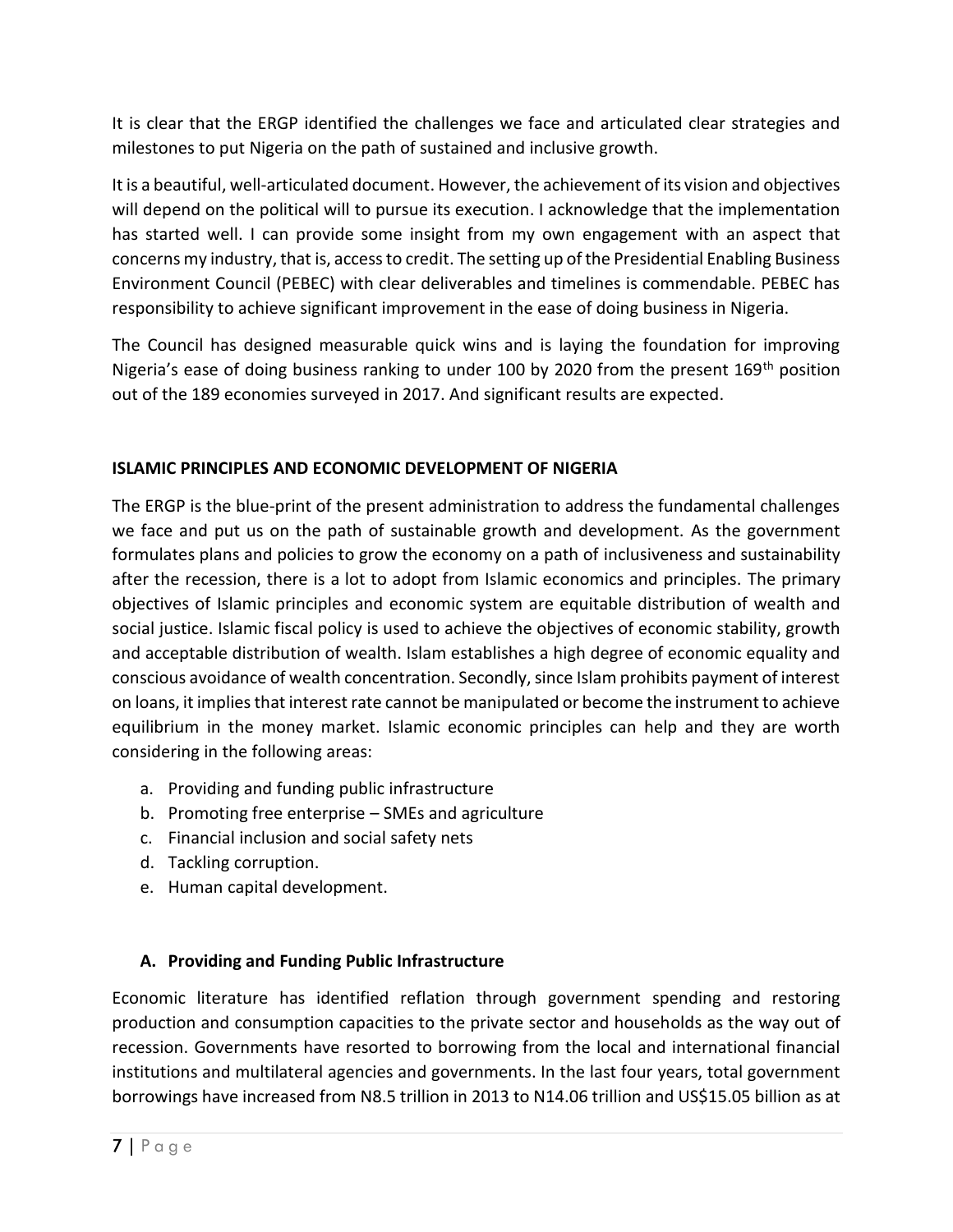June 2017. This is expected in time of recession as government needs to spend to stimulate and reflate the economy.

However, servicing the debt becomes a challenge especially when they are foreign currency denominated. With the current exchange rate regime, funds required to service the debt currently represents about 23% of 2017 national budget, translating to spending about N23 out every N100 earned in debt servicing. If not carefully managed, we may find the country in another debt trap, which we exited in the past through debt forgiveness and write-off.

Islamic finance is an alternative option worth exploring to raise funds for public works and to support the private sector's access to finance. Worldwide, Islamic finance is no more peripheral to conventional finance. It is being operated in over 75 countries, including the western nations. The United Kingdom issued its first Sukuk on 2<sup>nd</sup> July, 2014 for the sum of £200 million to build residential homes. Hong Kong and South Africa are among nations that have issued Sukuk in the past. South Africa's US\$500 million Sukuk was four times over-subscribed. Part of the objectives of UK for the issuance was to position the UK as an international hub for Islamic finance and tap Sharia compliant investors. South Africa's motive was to become Africa's Islamic finance hub.

Islamic financial system is based on justice for the parties. Rather than Islamic banking dealing with borrowers and lenders, the system is based on buyers and sellers. Conventional banking is biased in favour of the seller, whereas Islamic finance attempts to level the ethics between the two parties. Besides, Islamic finance system does not allow investment that harm people or the environment, thereby promoting sustainable finance. The fantastic options that Islamic finance offer for funding both public infrastructure and empowering small businesses should be explored to achieve sustainable development.

As we raise funds from international markets to invest in public works and infrastructure, Sukuk comes highly recommended to various governments. Sukuk is like bonds but its benefits outweigh those of bonds. Sukuk are backed by tangible assets rather than debt. While bond indicates a debt obligation, Sukuk holders are asset owners. The country will benefit from application of funds to specific projects rather than the situations where we have debts piling up on assets that may not be substantiated. Sukuk can be used to finance projects such as road, rail, housing, power and energy, agriculture irrigation systems, etc. without falling into interest-based debt.

I am glad to see that the Federal Government has embraced the issuance of Sukuk. Osun State had floated a N11.4 billion Sukuk in 2013. Just this month, the federal government issued a 7- Year N100 billion FGN Sovereign Sukuk due in 2024.

It is worthy of commendation by all Nigerians because Nigeria as a country will reap bountifully all the benefits associated with Sukuk. With this, the Federal Government has further diversified the sources of government funding, as it is offering opportunity not just to Muslims, but to all ethical investors to invest in government-issued securities. This important milestone is capable of helping to position Nigeria as a financial hub for sub-Sahara Africa. We cannot aim to become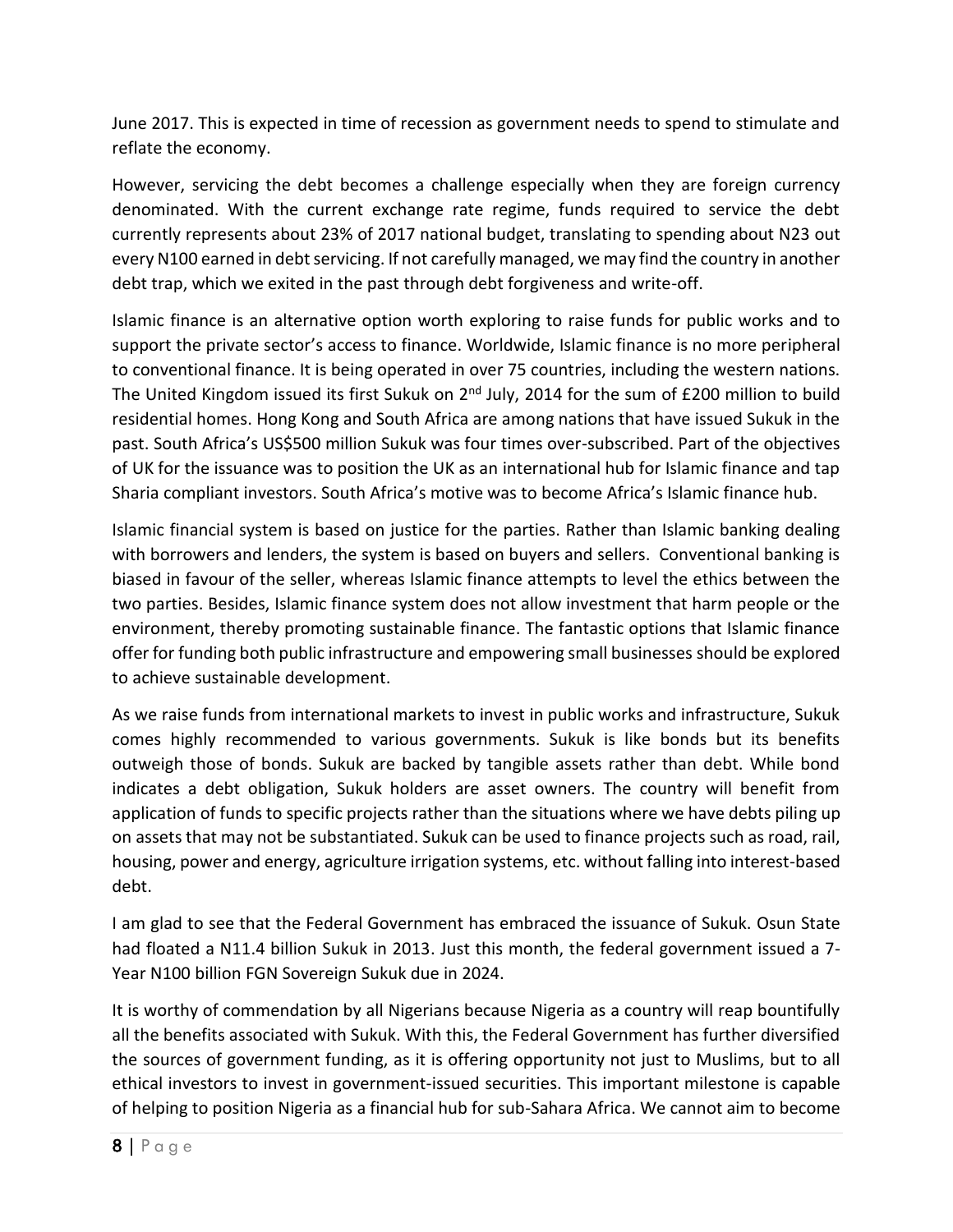a financial hub if we are hostile to a particular form of investment option for local and international investors.

The greatest benefit, as far as I am concerned, is the expansion of the financial landscape to achieve a higher level of financial inclusion. Before now, investment opportunities in government securities were limited only to interest rate-priced products such as Treasury Bonds, Treasury Bills and Certificates. Significant number of Nigerian Muslims have long been excluded from the investment opportunities as it violates their religious beliefs and injunctions.

In addition, often, the projects to which the proceeds of such government securities are deployed are not disclosed and this makes some ethical investors to also abstain. The N100 billion Sukuk was raised for the construction and rehabilitation of sections of specifically named key economic roads across Nigeria, including:

- a. Ibadan-Ilorin Road (Oyo-Ogbomoso axis)
- b. Kolo-Otuoke-Bayelsa-Palm Road (Yenegwe Road Junction)
- c. Enugu-Porthacourt Expressway (Enugu-Lokpanta)
- d. Kaduna Eastern By-Pass
- e. Kano-Maiduguri Road (Potiskum-Damaturu)
- f. Bridge works for the Loko-Oweto bridge over River Benue.

Muslims and indeed all Nigerians and international investorsseized the opportunity and invested in the Sukuk. It is gratifying and encouraging to learn that it was over-subscribed when it closed this week.

## **B. Promoting Free Enterprise - especially SMEs and Agriculture**

Islam encourages commerce and frown at usury; it grants dignity to professionals and labourers. Adults should be enabled to find it easy to work and run their business. We should all commend the initiatives of this government in the practical support for agriculture and with the creation of the Presidential Enabling Business Environment Council (PEBEC). There is no doubt that agriculture is receiving attention through various initiatives especially the Anchor Borrowers' Programme, the Rice revolution with the possibility that we may no longer import rice by 2018 and the boost in exports for cash crops especially cocoa and cashew. I understand that a lot of Nigerian Muslim farmers went on this year's hajj with savings from farming rather than the past practice of government sponsorship. This is the typical example of teaching people how to fish and not just give them fish.

Similarly, the challenges around ease of doing business is receiving attention at the highest level. The promotion of SMEs is also receiving attention.

However, some state governments are paying lip service to the development of SMEs, as a lot of their projects and supports for SMEs are mere propaganda and political sloganeering. There is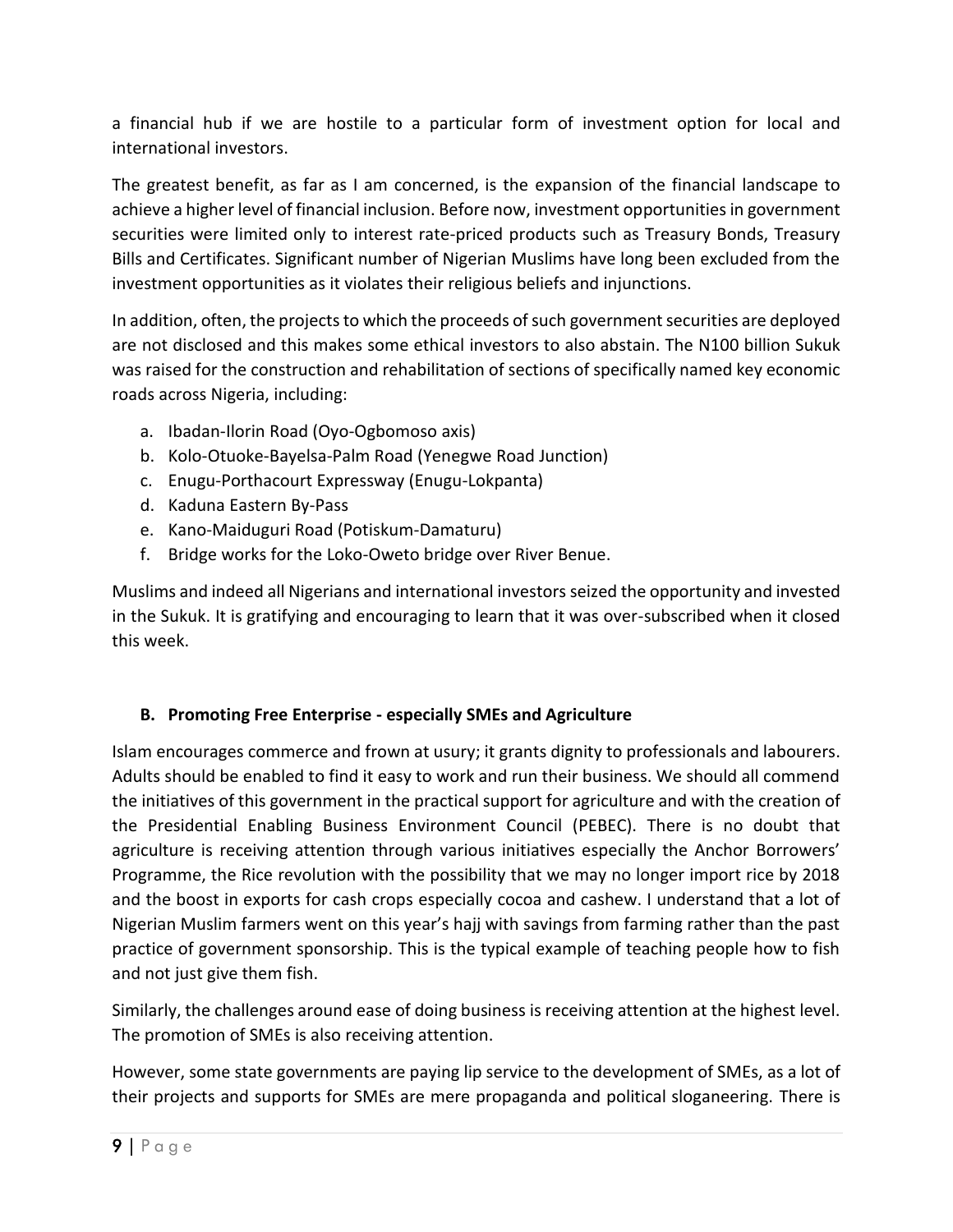the need to separate SMEs development from poverty alleviation programmes. They look similar but they are not the same. Most of the SMEs support programmes of state governments are towards poverty alleviation. SMEs development requires helping start-ups to commence and overcome the challenges of early death; the focus should be to help build sustainable businesses. The business environment, access to market, capacity development and friendly regulations are all important to achieve this. While I do not discourage the idea of giving grants and subsidized loans to SMEs, a re-evaluation of the effectiveness of the various schemes is important. Besides, an important aspect of such programmes must be how to mainstream such beneficiary businesses into main line access to finance in loans and equity.

Nigeria should give special attention to innovation-driven SMEs in agriculture, ICT, tourism and fashion. These sectors are capable of absorbing SMEs, reward innovation, provide employment and promote necessary linkages. And this will also address poverty. When the states formulate policies, and provide infrastructure that stimulate the setting up and growth of small businesses, it will improve employment opportunities. In the medium and long term, when the productive sectors are virile, internally generated revenue will increase.

I have also observed that the federal government and most states established various initiatives and schemes to support access to finance for SMEs and those who would like to go into business. There are special intervention funds with considerable generous reduced interest rates either directly by governments or through special vehicles or agencies created for that purpose, such as the Bank of Industry, and Bank of Agriculture at the federal level and the Lagos State Employment Trust Fund by Lagos State. In all of these, there have been no role or consideration for noninterest finance.

States government should support SMEs by establishing enterprise agencies or in collaboration with private entities to address non-finance issues confronting micro and small businesses. Governments should support SMEs by encouraging the special vehicles created to introduce noninterest products such as Murabaha (trade with mark-up or cost-plus sale), Ijarah (operational and financial leasing contracts), Mudaraba (trustee financing contracts), Musharaka (equity participation contract) and deferred payment and deferred delivery sales. Banks such as the Bank of Industry, Bank of Agriculture and the newly established Development Bank of Nigeria should be encouraged to develop Islamic or interest-free finance products to increase access to finance and help wealth creation, especially among those who do not believe in interest-based loans, no matter the level of concessions. It is thus a veritable strategy of enhancing financial inclusion and equitable availability of funds.

# **C. Financial Inclusion and Social Safety Nets**

Finance literature has established a positive correlation between access to finance and economic development. Finance exerts a significant and positive influence on growth. Financial sector development can contribute to achieving the goal of poverty reduction in Nigeria.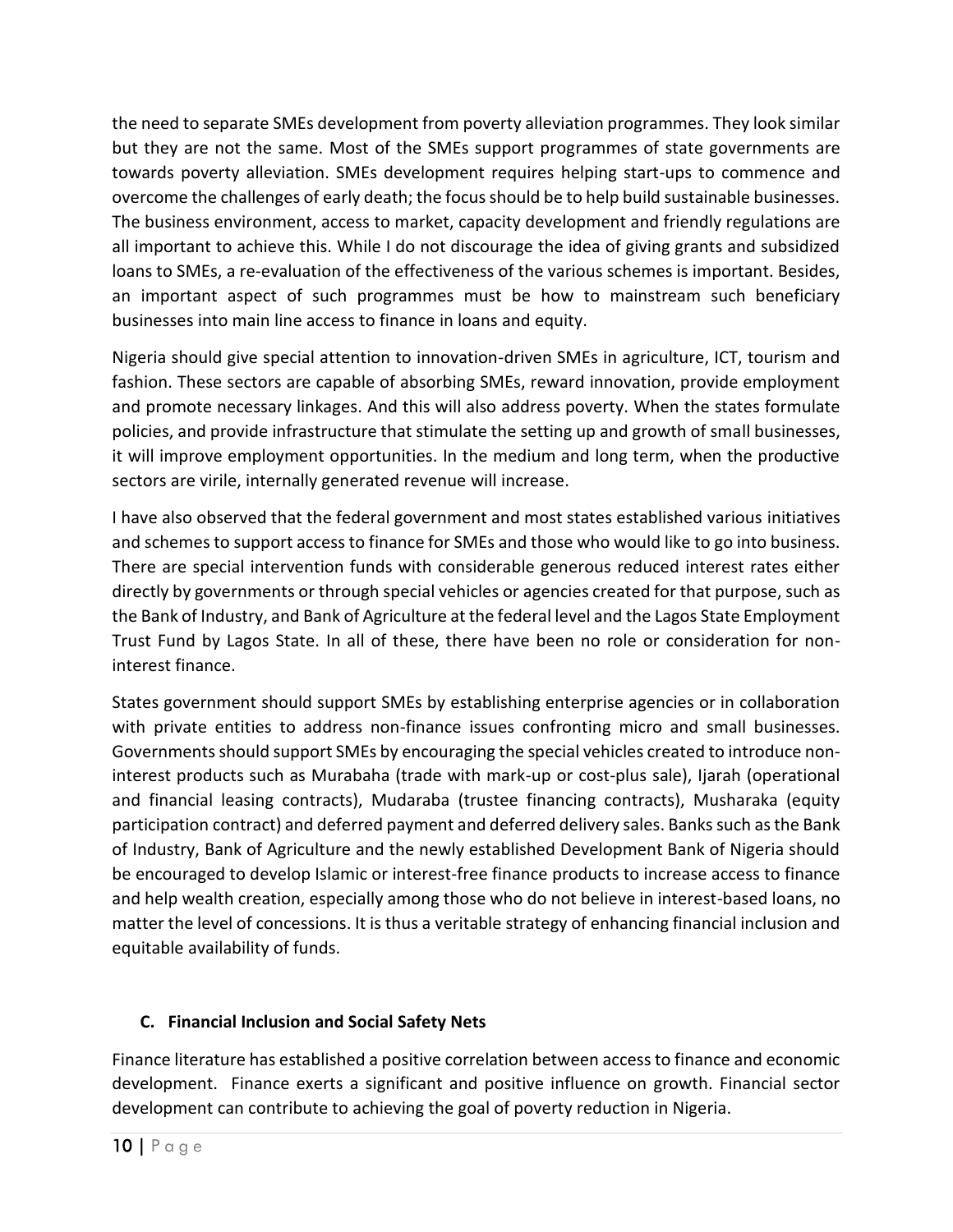When people do not have access to financial services, they are unable to do a lot of transactions or projects that can improve their lives, including access to credit and cultivation of savings habits. In Nigeria, the banking system is far from the people as banks are concentrated where they consider to be commercially viable locations, especially in the cities and places with special projects like industries or educational institutions or government agencies. Let me give some statistics to buttress my position.

Total loans to the private sector by the 22 commercial banks as at June 2017 was N22 trillion to less than ten million people out of over 90 million bankable Nigerians. Credit penetration in Nigeria is among the lowest in the world because banking penetration itself is low. Besides, millions of Muslims do not believe and do not apply for loans under the conventional banking system.

There are 22 commercial banks in Nigeria with 5,568 branches/locations. Of these, the Muslim dominated states have the least number of branches. The North East has the lowest bank branches of 271, representing 5%; North Central is slightly better at 423 branches or 8% and North West has 560 branches or 10%. There are 421 bank branches in the FCT alone, almost the same number with the North Central that has 423 but far greater than the whole of North East of 271 branches.

Similarly, there are 984 CBN-licensed microfinance banks in Nigeria. Of these, the North West, North East and North Central geo-political zones with high concentration of Muslim population have 298 microfinance banks, representing 30%. In fact, most of the states have less than ten microfinance banks. For example, there are only 4 in Sokoto, 5 in Zamfara, 9 in Adamawa, 4 in Borno, 5 in Gombe, 4 in Taraba and only 2 in Yobe. An analysis of poverty on a regional basis shows that these three regions have the highest level of poverty rate. With absence of financial institutions, there is a limit to the level of economic activities than can take place. It has become a vicious cycle. Low economic activities could account for low number of financial institutions and as such high poverty rates. It is also possible to state that the absence of financial institutions, who are enablers, could have been responsible for the low economic activities and consequently high poverty level. Whatever it is, the regions undoubtedly require deeper presence of financial institutions as the regions with the lowest financial penetration, measured by the presence of financial services, have the highest rate of poverty and misery index.

A major contribution to the phenomenon is the reluctance of the people in Muslim dominated areas to patronize conventional banks. They shun these banks in obedience to the provisions of the Quran and the Hadith that prohibits usury as enshrined in Quran Surat 2: 275-276 and 3:130.

Quran 2: 275-275 state: *"Those who devour interest will not stand except as stands one whom the evil one by his touch has driven to madness. That is because they say: "Trade is like usury", but Allah has permitted trade and forbidden usury. Those who, after receiving direction from their Lord, desist, shall be pardoned for the past; their case is for Allah (to judge); but those*  who repeat the offence are companions of the Fire: they will abide therein (for ever). Allah will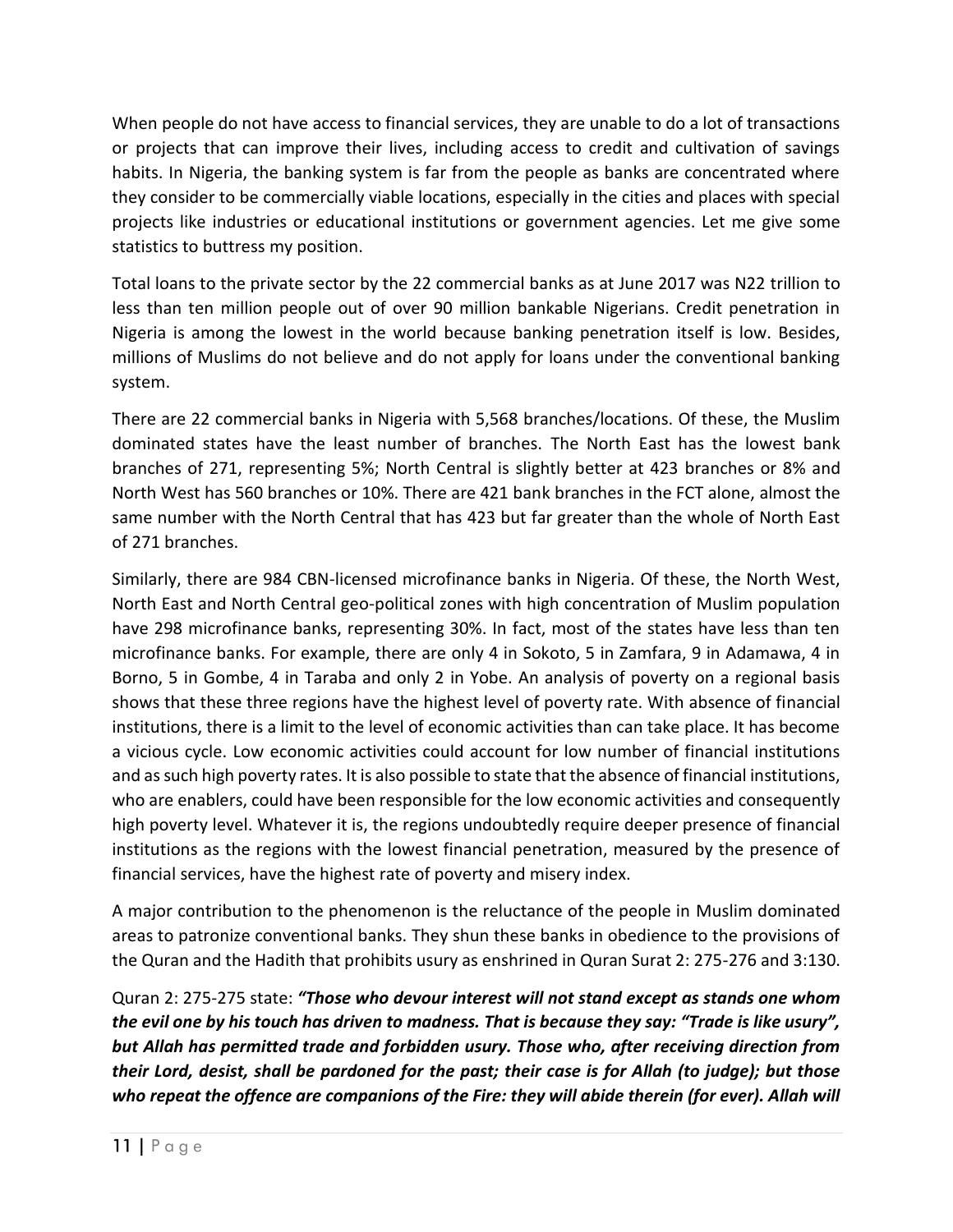# *deprive usury of all growth, but will give increase for deeds of charity: for He loves not creatures ungrateful and wicked.*"

# Quran 3:110 states: *"O you who believe! Devour not interest, doubled and multiplied; but fear Allah; that you may really prosper."*

A significant improvement is therefore expected with the availability of non-interest/Islamic banking system at both the commercial and microfinance banking levels. Interestingly, the Nigerian banking system especially the commercial and microfinance banks have seen the beauty of non-interest banking.

About eight out of the 22 commercial banks have non-interest banking windows, while one is a full-fledged Islamic bank. The Central Bank has also released the guidelines for Islamic microfinance banking in April 2017 which private sector operators are keying into. The development banks also need to follow in this direction, if they are to achieve their objectives and goals. The new banking models have made choices available and we believe this will drive financial inclusion and access to finance. The call is now on us as Muslims to take advantage of the opportunity and maximize the benefits that can be derived from this inclusive banking system.

## **D. Tackling Corruption**

The World Bank defines corruption as "the abuse of public office for private gain". In Islam, corruption has a broader definition and scope. In the Quran and Sunnah, corruption refers to a broad range of behavioural digressions that threaten the social, economic and ecological balance.

Corruption includes mischief, abuse, dishonesty, iniquity, wickedness, pervertedness, fraud, stealing, bribery, illegal earnings, falsehood, deception, etc. See Quran Surah Al-Baqarah 2:188 for example, which states: *"And do not eat up your property among yourselves for vanities, nor use it as bait for the judges, with intent that you may eat up wrongfully and knowingly a little of (other) people's property."*

Corruption is one of the most significant challenges that has undermined the growth and development of the Nigerian state. The revelations in the last two years in the media, courts, governments agencies and anti-corruption bodies are mind-bungling and attest to its heights and dimensions. Islam supports severe punishments for corruption to punish, deter and rehabilitate. In addition, Islam advocates for institutional building that discourages, insulates or makes it difficult for corrupt practices. No Muslim who fears to meet His Lord should be found among Nigerian looters and the corrupt because the punishment for corruption in Islam is harsh. We should also not condone all acts of corruption which Islam frowns at, irrespective of the status of the person. Islam treats both the rich and the poor as equals. There are various instances in the Sunnah to prove this. The Prophet (SWT) was said to have said that his own daughter would not be spared the punishment, if found to have committed theft. In response to an appeal to waive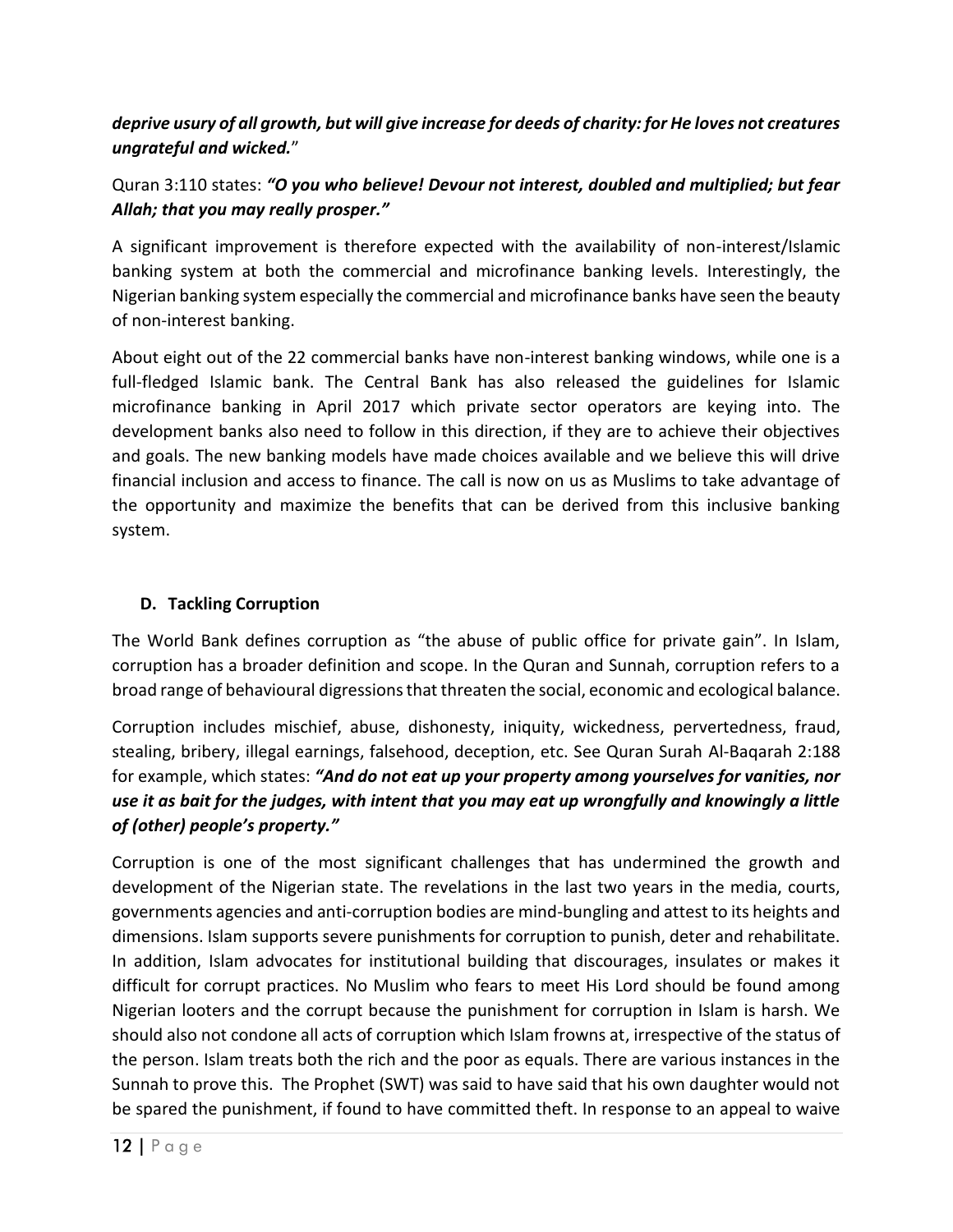the punishment for a noble woman, the Prophet said: *"O Usamah, how dare you recommend in a matter concerning Allah's ruling? O people, communities before you perished because they pardoned the accused if he was a man from a noble class but enforced the law on the culprit if he was found to hail from the poor class. By the one whose hands lie my life, even if Fatimah bint Muhammad committed theft I would cut her hand off"*. We should be role models as the Quran describes us as the best evolve for mankind. In addition, we should support strict application of the law to all corrupt cases and corrupt people.

### **E. Human Capital Development**

Our productivity is low. This stems from the quality of our education and health-care. We need to pay more attention to education, skills acquisition and capacity development. Islam advocates education as a solution to address ignorance and build the capacity of citizens for high productivity. Prophet Muhammad (SWT) emphasized the importance of education and urged Muslims to seek for it in any part of the world. I call on all the tiers of government to give significant importance to education of citizens under their constitutional responsibility. What makes a nation is the quality of human beings and not the physical and natural endowments. We can only be as great as the quality of human development.

#### **CONCLUDING REMARKS**

The Federal Government has effectively eliminated the structure and policies that limit financial investments and access to finance for Muslims. The windows of non-interest investment opportunities and banking services at the commercial and microfinance banking levels have eliminated barriers for Muslims who do wish to fulfil Allah's injunctions in **Surah Al-Baqarah 2: 275-276** where Allah prohibits usury. We need to embrace these opportunities as investors, entrepreneurs and consumers. The test case was the just-concluded N100 billion Sukuk, which was over-subscribed. We hope that this will encourage future issuance of Islamic or noninterest/ethical instruments to further deepen our presence on the global financial scene.

In the same manner, we should also take advantage of the presence of various products and services on non-interest banking accounts of the banks and insurance companies that have windows for Islamic financial and non-banking financial services. The era of Muslim consumers and entrepreneurs not using the banking system because of the absence of non-interest banking services is gone. In addition, I urge entrepreneurs and Islamic organizations to venture into the establishment of non-interest microfinance banks to promote financial inclusion and make banking services available to millions of Muslims who have been yearning for this.

Allah enjoins Muslims to pursue legitimate economic and commercial activities. Surat Al-Baqarah 2:201 is a good prayer point asking Allah to give us good in this world, and good in the life to come. In few other verses I referred to before, Allah permits us to engage in trade. Foremost